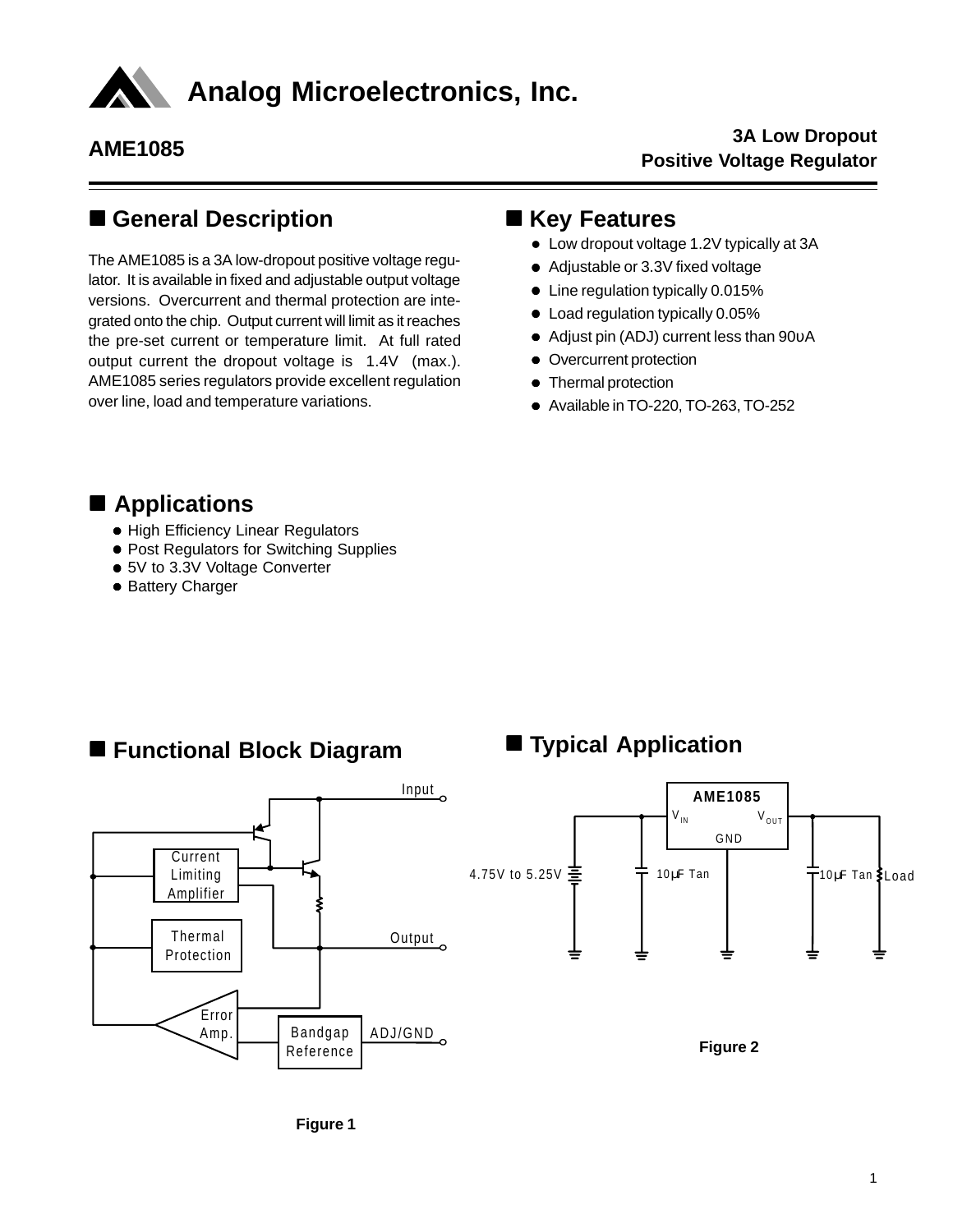

# ■ Pin Configuration





To-263-2 Front View



To-252-2 Front View



TO-252-2 Front view

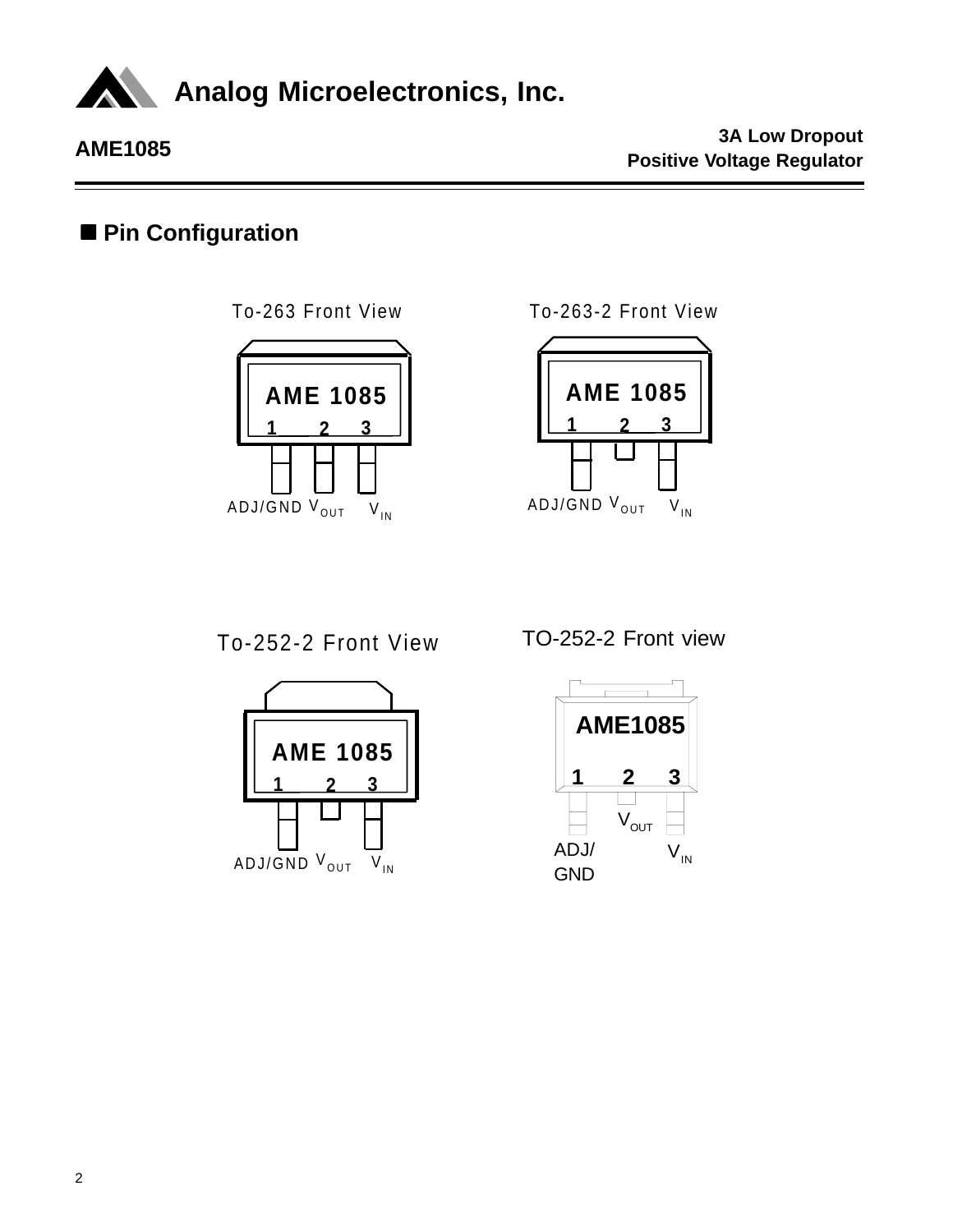

## $\blacksquare$  **Ordering Information**

| <b>Part Number</b> | <b>Marking</b>                        | <b>Output Voltage</b> | Package    |
|--------------------|---------------------------------------|-----------------------|------------|
| AME1085ACBT        | AME1085<br><b>ACBT</b><br><b>YYWW</b> | <b>ADJ</b>            | TO-220     |
| AME1085DCBT        | AME1085<br><b>DCBT</b><br><b>YYWW</b> | 3.3                   | TO-220     |
| AME1085ACDT-3      | AME1085<br>ACDT-3<br><b>YYWW</b>      | <b>ADJ</b>            | TO-263-3   |
| AME1085DCDT-3      | AME1085<br>DCDT-3<br><b>YYWW</b>      | 3.3                   | TO-263-3   |
| AME1085ACDT        | AME1085<br><b>ACDT</b><br><b>YYWW</b> | <b>ADJ</b>            | TO-263-2   |
| AME1085DCDT        | AME1085<br><b>DCDT</b><br><b>YYWW</b> | 3.3                   | TO-263-2   |
| AME1085AMCT        | AME1085<br><b>AMCT</b><br><b>YYWW</b> | ADJ                   | $TO-252-2$ |
| AME1085MCT*        | AME1085<br><b>MCT</b><br><b>YYWW</b>  | 3.3                   | TO-252-2   |

\* This differs from our standard part numbering scheme due to historical precedent

## n **Absolute Maximum Ratings**

| Parameter                            | Symbol           | Maximum         | Units       |          |
|--------------------------------------|------------------|-----------------|-------------|----------|
| Input Voltage                        |                  | $V_{\text{IN}}$ | 7           | V        |
| <b>Thermal Resistance</b>            | TO-220           |                 | 2.5         |          |
| (Junction to Case)                   | TO-263           | $\theta$ JC     | 2.5         |          |
|                                      | TO-252           |                 | 15          | $^0$ C/W |
| <b>Thermal Resistance</b>            | TO-220           |                 | 50          |          |
| (Junction to Ambient)                | TO-263           | $\theta$ JA     | 60          |          |
|                                      | TO-252           |                 | 90          |          |
| Operating Junction Temperature Range |                  | $T_{\rm J}$     | 0 to 125    |          |
| Storage Temperature Range            | $T_{\text{STG}}$ | $-65$ to 150    | $\rm ^{0}C$ |          |
| Lead Temperature (10 sec)            | <b>TLEAD</b>     | 260             |             |          |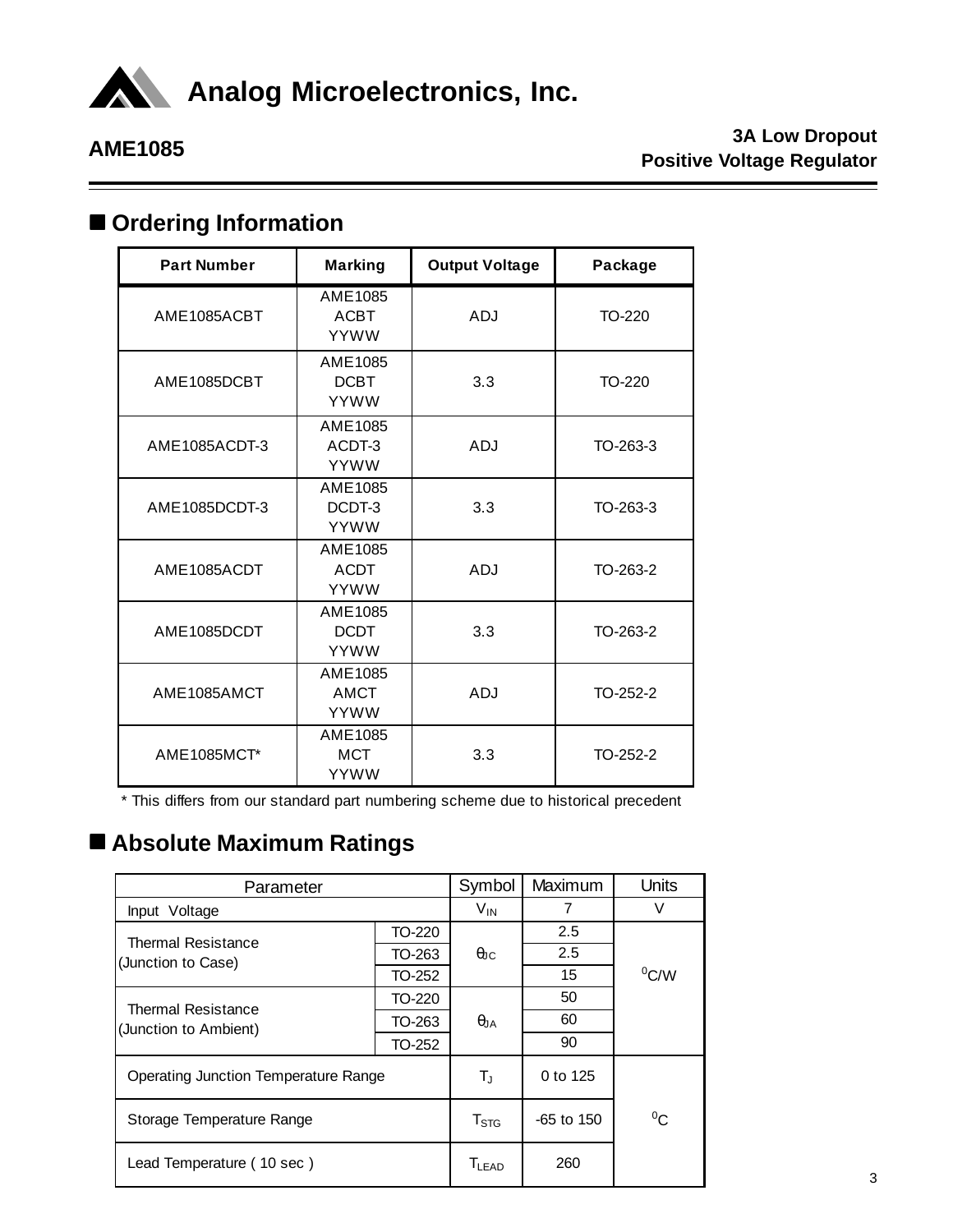

# **AN** Analog Microelectronics, Inc.

# **AME1085 3A Low Dropout Positive Voltage Regulator**

## ■ Electrical Characteristics

### **AME1085AXXX**

| <b>Parameter</b>                                        | <b>Symbol</b>                      | <b>Test Conditions</b>                     |                                   | Min.                     | Typ.           | Max.   | <b>Units</b>       |  |
|---------------------------------------------------------|------------------------------------|--------------------------------------------|-----------------------------------|--------------------------|----------------|--------|--------------------|--|
| Reference voltage                                       | $V_{REF}$                          | $V_{IN} = 5V$                              | $T_{J} = 25^{0}C$                 | 1.238                    | 1.250          | 1.262  | V                  |  |
| (adjustable voltage)                                    |                                    | $I_{\Omega}$ = 10mA                        | Over temp.                        | 1.225                    |                | 1.275  |                    |  |
| Line regulation                                         | $Reg_{LINE}$                       | $V_{IN}$ = 2.75 - 7V                       | $T_{\rm J} = 25^{\rm 0} \text{C}$ | $\overline{\phantom{a}}$ | 0.015          | 0.2    | $\%$               |  |
|                                                         |                                    | $I_{\Omega}$ = 10mA                        | Over temp.                        | $\overline{\phantom{a}}$ | 0.035          | 0.2    |                    |  |
| Load regulation                                         |                                    | $V_{IN} = 5V$                              | $T_{\rm J} = 25^{\rm o}C$         | ٠                        | 0.05           | 0.3    | $\%$               |  |
|                                                         | <sub>I</sub> Reg <sub>LOAD</sub> I | $I_{\Omega} = 10 \text{mA} - 3 \text{A}$   | Over temp.                        |                          | 0.2            | 0.4    |                    |  |
| Dropout voltage                                         | $V_D$                              | $V_{IN}$ = 2.75 - 7V                       | $T_1 = 25^0C$                     | $\overline{\phantom{a}}$ | 1.2            | 1.4    | V                  |  |
| $\Delta V_{\text{OUT}}$ , $\Delta V_{\text{REF}} = 1\%$ |                                    | $I_{\Omega} = 10 \text{mA} - 3 \text{A}$   | Over temp.                        |                          | 1.3            | ۰      |                    |  |
| Current limit                                           | $\mathsf{I}_\mathsf{S}$            | $V_{1N} = 2.75 - 7V$ , Over temp.          |                                   | 3.0                      | ۰              | -      | A                  |  |
| <b>Temperature Coefficient</b>                          | $\mathsf{T}_{\mathsf{C}}$          | $V_{1N} = 2.75 - 7V$ , $I_{O} = 10mA - 3A$ |                                   |                          | 0.005          | ۰      | $%$ <sup>O</sup> C |  |
| Temperature stability                                   | $T_{\scriptstyle\textrm{S}}$       | $V_{1N}$ = 5V, $I_{O}$ = 500mA, Over temp. |                                   |                          | 0.5            | ۰      | $\%$               |  |
| Minimum load current                                    | $\mathsf{I}_{\mathsf{O}}$          | $V_{IN} = 5V$                              |                                   | 5                        | 10             | mA     |                    |  |
| RMS output noise                                        | $V_N$                              | $T_1 = 25^0C$                              | ٠                                 | 0.003                    | $\blacksquare$ | $%V_0$ |                    |  |
| Ripple rejection ratio                                  | $R_{A}$                            | $V_{1N}$ = 5V, $I_{O}$ = 3A, Over temp.    |                                   | 60                       | 72             |        | dB                 |  |

### **AME1085DXXX**

| <b>Parameter</b>                                        | <b>Symbol</b>           | <b>Test Conditions</b>                          |                                   | Min.                     | Typ.  | Max.                     | <b>Units</b>       |
|---------------------------------------------------------|-------------------------|-------------------------------------------------|-----------------------------------|--------------------------|-------|--------------------------|--------------------|
| Output voltage                                          | Vo                      | $V_{IN} = 5V$                                   | $T_J = 25^0C$                     | 3.267                    | 3.300 | 3.333                    | V                  |
| (fixed voltage)                                         |                         | $I_{\Omega} = 0A$                               | Over temp.                        | 3.234                    |       | 3.366                    |                    |
| Line regulation                                         | $Reg_{LINE}$            | $V_{IN} = 4.5 - 7V$                             | $T_{\rm J} = 25^{\rm 0} \text{C}$ |                          | 0.015 | 0.2                      | %                  |
|                                                         |                         | $I_{\Omega} = 0A$                               | Over temp.                        | $\blacksquare$           | 0.035 | 0.2                      |                    |
| Load regulation                                         |                         | $V_{IN} = 5V$                                   | $T_1 = 25^0C$                     | $\overline{\phantom{a}}$ | 0.05  | 0.3                      | %                  |
|                                                         | Reg <sub>LOAD</sub>     | $I_{\Omega} = 0A - 3A$                          | Over temp.                        | $\blacksquare$           | 0.2   | $0.4^{\circ}$            |                    |
| Dropout voltage                                         | $V_D$                   | $V_{IN} = 4.5 - 7V$                             | $T_1 = 25^0C$                     |                          | 1.2   | 1.4                      | V                  |
| $\Delta V_{\text{OUT}}$ , $\Delta V_{\text{REF}} = 1\%$ |                         | $I_{\Omega} = 0A - 3A$                          | Over temp.                        |                          | 1.3   |                          |                    |
| Current limit                                           | $\mathsf{I}_\mathsf{S}$ | $V_{\text{IN}}$ = 4.5 - 7V, Over temp.          |                                   | 3.0                      | ٠     | $\overline{\phantom{a}}$ | A                  |
| Quiescent current<br>(fixed model)                      | $I_{\mathsf{Q}}$        | $V_{IN}$ = 5V, Io=0A - 3A, Over temp.           |                                   | $\overline{\phantom{a}}$ | 12    | 13                       | mA                 |
| <b>Temperature Coefficient</b>                          | $T_{\rm C}$             | $V_{1N} = 4.5 - 7V$ , $I_{O} = 0A - 3A$         |                                   |                          | 0.005 |                          | $%$ <sup>O</sup> C |
| Temperature stability                                   | $T_{\tt S}$             | $V_{1N}$ = 5V, $I_{\Omega}$ = 500mA, Over temp. |                                   | $\overline{\phantom{a}}$ | 0.5   |                          | %                  |
| RMS output noise                                        | $V_N$                   | $T_1 = 25^0C$                                   | ٠                                 | 0.003                    | -     | $%V_0$                   |                    |
| Ripple rejection ratio                                  | $R_{A}$                 | $V_{1N}$ = 5V, $I_{\Omega}$ = 3A, Over temp.    |                                   | 60                       | 72    |                          | dB                 |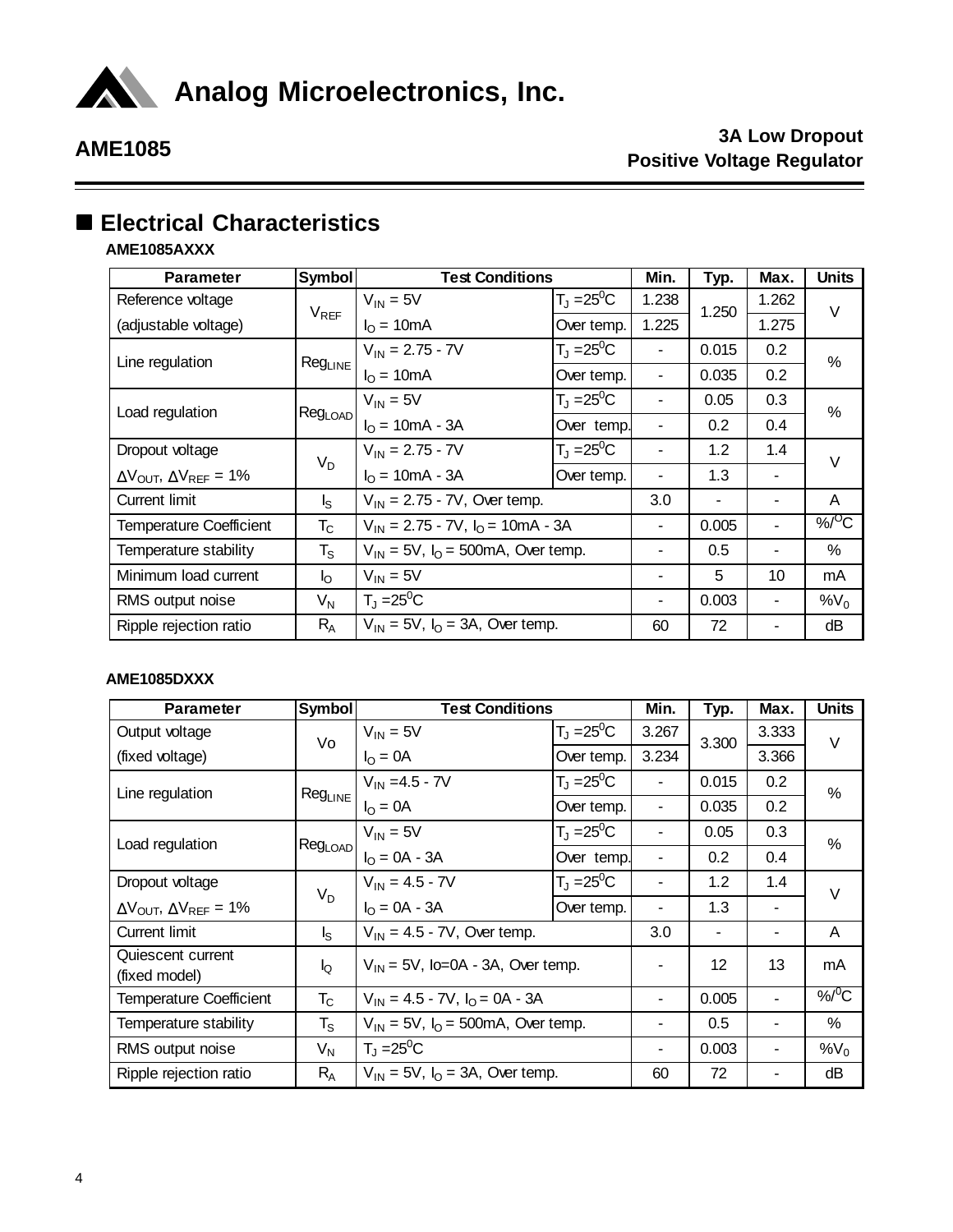

### **E** Application Description

### **1. Output voltage adjustment**

Like most regulators, the AME1085 regulates the output by comparing the output voltage to an internally generated reference voltage. On the adjustable version, the VREF is available externally as 1.25V between  $V_{\text{out}}$  and ADJ. The voltage ratio formed by R1 and R2 should be set to conduct 10mA (minimum output load). The output voltage is given by the following equation:

$$
V_{\text{OUT}} = V_{\text{REF}} (1 + \frac{R2}{R1}) + I_{\text{AD}} x R2
$$

On fixed versions of AME1085, the voltage divider is provided internally.



### **2. Thermal protection**

AME1085 has thermal protection which limits junction temperature to  $150^{\circ}$ C. However, device functionality is only guaranteed to a maximum junction temperature of  $+125^{\circ}$ C.

The power dissipation and junction temperature for AME1085 in TO-220 package are given by

$$
\begin{aligned} \mathsf{P}_{\mathrm{D}} &= \left(\mathsf{V}_{\mathsf{IN}} \cdot \mathsf{V}_{\mathsf{OUT}}\right) \times \mathsf{I}_{\mathsf{OUT}} \\ \mathsf{T}_{\mathsf{JUNCTION}} &= \mathsf{T}_{\mathsf{AMBERT}} + \left(\mathsf{P}_{\mathrm{D}} \times \Theta_{\mathsf{JA}}\right) \end{aligned}
$$

Note:  $T_{\text{UNCTION}}$  must not exceed 125 $\textdegree$ C

### **AME1085 3A Low Dropout Positive Voltage Regulator**

### **3. Current limit protection**

AME1085 is protected against overload conditions. Current protection is triggered at typically 4.5A.

### **4. Stability and load regulation**

AME1085 requires a capacitor from  $V_{\text{OUT}}$  to GND to provide compensation feedback to the internal gain stage. This is to ensure stability at the output terminal. Typically, a 10µF tantalum or 50µF aluminum electrolytic is sufficient.

Note: It is important that the ESR for this capacitor does not exceed 0.5Ω.

The output capacitor dose not have a theoretical upper limit and increasing its value will increase stability.  $C_{\text{OUT}} = 100 \mu F$  or more is typical for high current regulator design.

For the adjustable version, the best load regulation is accomplished when the top of the resistor divider (R1) is connected directly to the output pin of the AME1085. When so connected,  $R_{\rm p}$  is not multiplied by the divider ratio. For fixed output versions, the top of R1 is internally connected to the output and ground pin can be connected to low side of the load.



**Figure 4**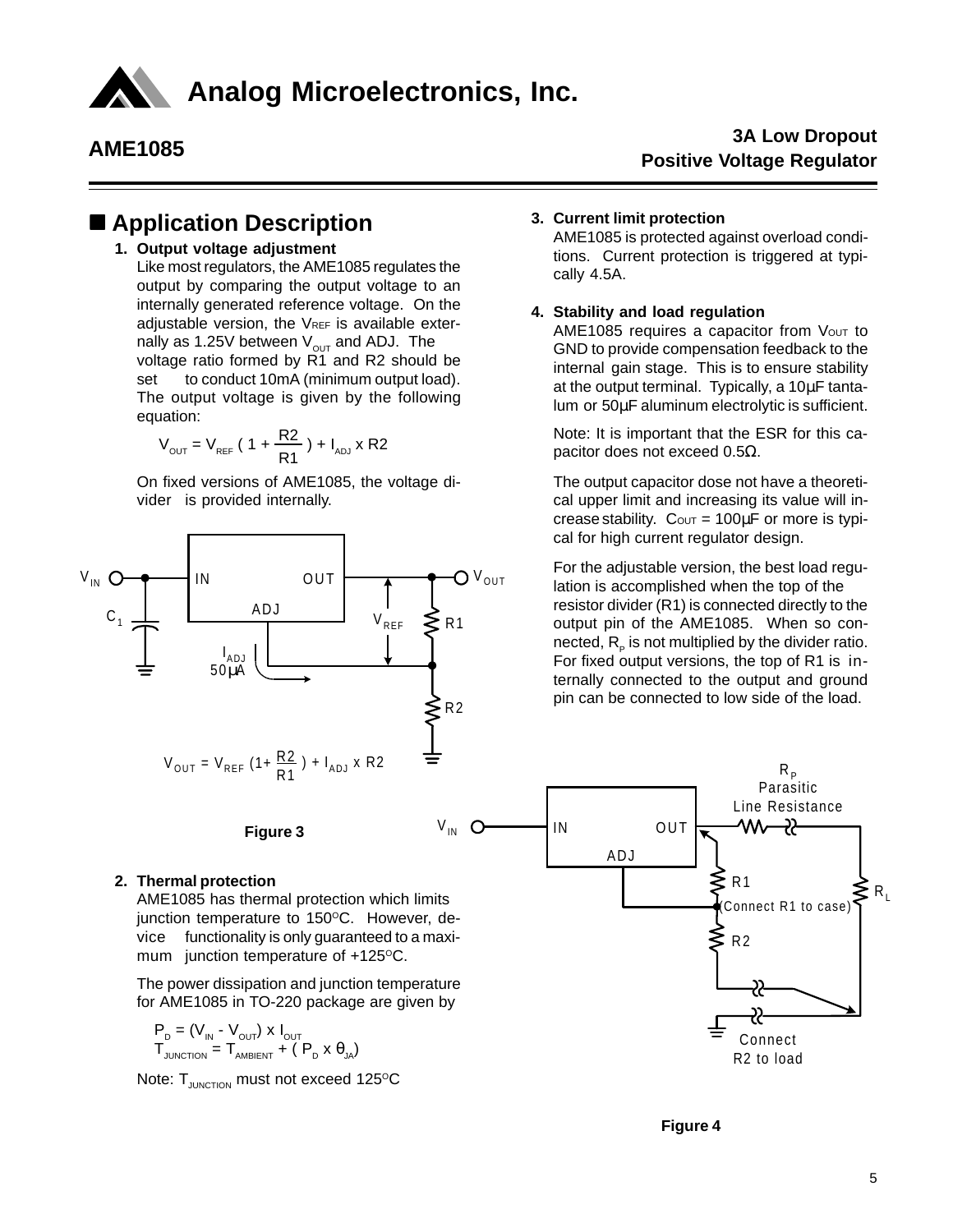

### **5. Thermal consideration**

The AME1085 series contain thermal limiting circuitry designed to protect itself for over-temperature conditions. Even for normal load conditions, maximum junction temperature ratings must not be exceed. As mention in thermal protection section, we need to considerall sources of thermal resistance between junction and ambient. It includes junction-to-case, case-to-heat-sink interface and heat sink thermal resistance itself.

Junction-to-case thermal resistance is specified from the IC junction to the bottom of the case directly below the die. Proper mounting is required to ensure the best possible thermal flow from this area of the package to the heat sink. The case of all devices in this series is electrically connected to the output. Therefore, if the case of the device must be electrically isolated, a thermally conductive spacer is recommended.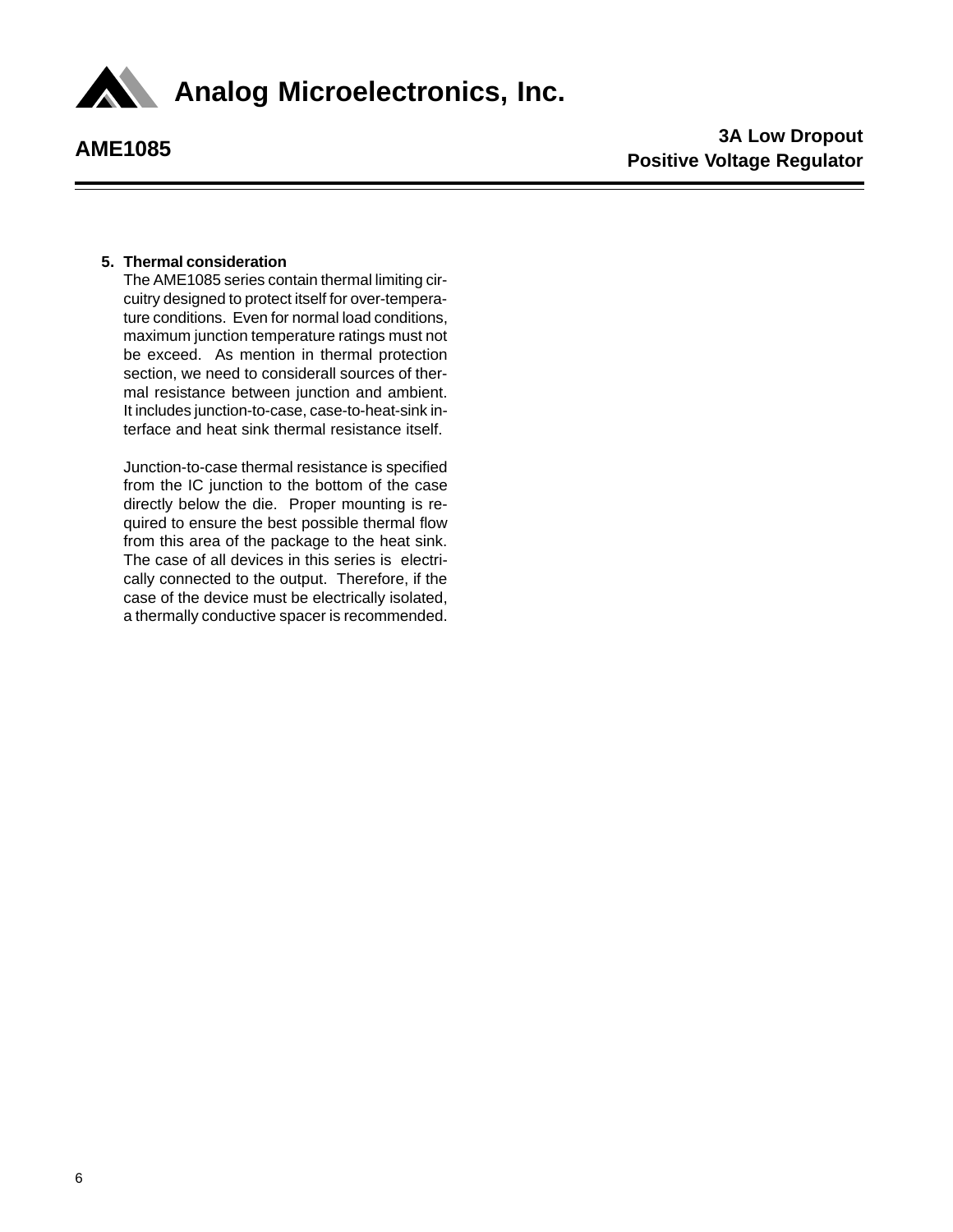

## ■ **Advanced Applications**





\* 20mΩ is ballast resistance The inter - connection of #18 wire could act as ballast resistance

### **Figure 6 Paralleling Regulators**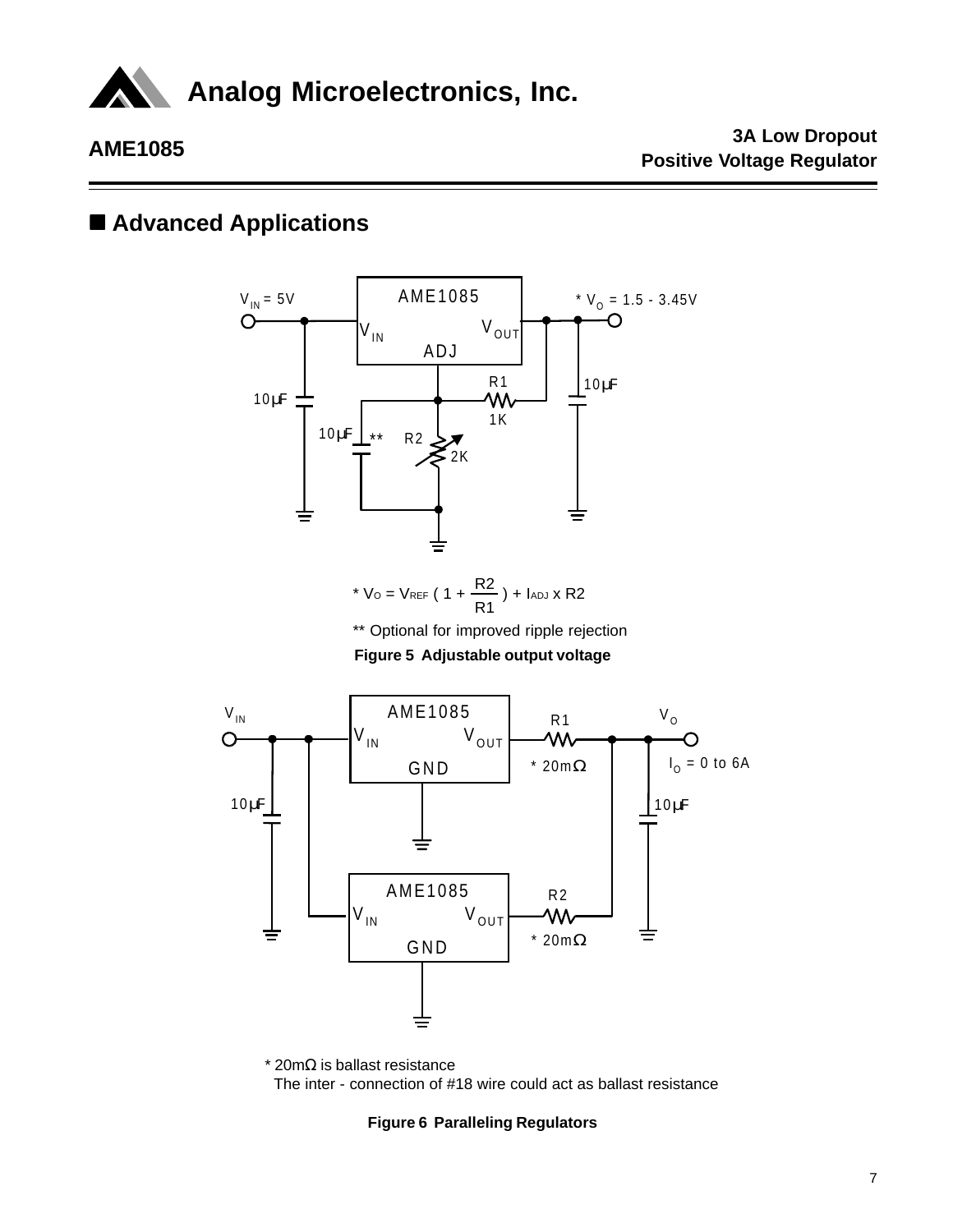

# ■ Advanced Applications (Cont.)



\*  $V_0 = V_{REF} + V_z$  (Vz: breakdown voltage of Zener diode) \*\* Optional for improved ripple rejection

**Figure 7 Regulator with reference**



**Figure 8 Regulator with reverse diode protection**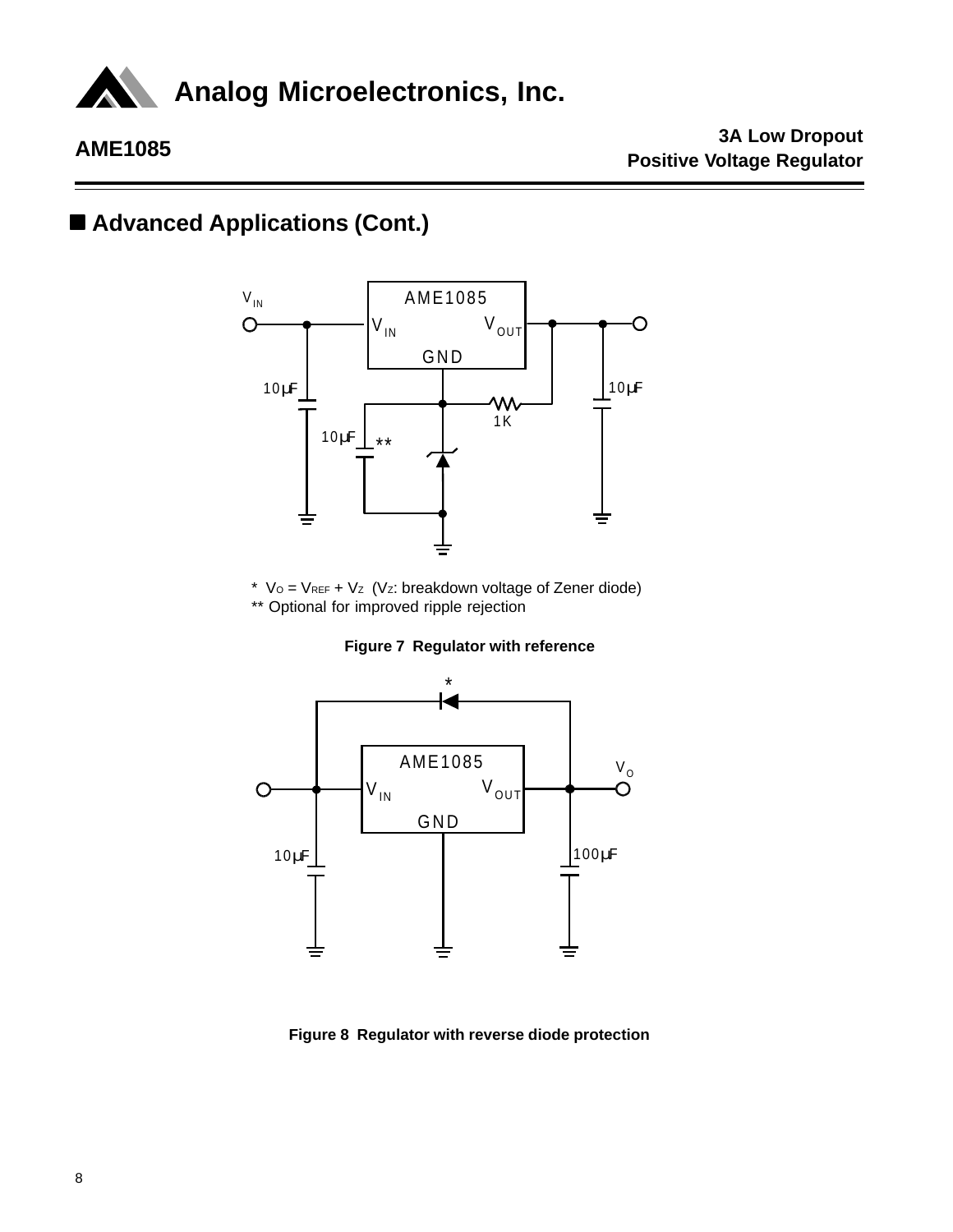

# n **External Rsistor Divider Table for Customized Voltage**

| R <sub>1</sub> (ohm) | 100                                  | 102   | 105                | 107   | 110   | 113                | 115   | 118   | 121   | 124   |
|----------------------|--------------------------------------|-------|--------------------|-------|-------|--------------------|-------|-------|-------|-------|
| Vout                 | R2(ohm)=(Vout-1.25)*R1/(1.25+50u*R1) |       |                    |       |       |                    |       |       |       |       |
| 1.25                 | 0.000                                | 0.000 | 0.000              | 0.000 | 0.000 | 0.000              | 0.000 | 0.000 | 0.000 | 0.000 |
| 1.30                 | 3.984                                | 4.063 | 4.182              | 4.262 | 4.381 | 4.500              | 4.579 | 4.698 | 4.817 | 4.936 |
| 1.35                 | 7.968                                | 8.127 | 8.365              | 8.524 | 8.761 | 8.999              | 9.158 | 9.396 | 9.633 | 9.871 |
| 1.40                 | 11.95                                | 12.19 | 12.55              | 12.79 | 13.14 | 13.50              | 13.74 | 14.09 | 14.45 | 14.81 |
| 1.45                 | 15.94                                | 16.25 | 16.73              | 17.05 | 17.52 | 18.00              | 18.32 | 18.79 | 19.27 | 19.74 |
| 1.50                 | 19.92                                | 20.32 | 20.91              | 21.31 | 21.90 | 22.50              | 22.89 | 23.49 | 24.08 | 24.68 |
| 1.55                 | 23.90                                | 24.38 | 25.09              | 25.57 | 26.28 | 27.00              | 27.47 | 28.19 | 28.90 | 29.61 |
| 1.60                 | 27.89                                | 28.44 | 29.28              | 29.83 | 30.67 | 31.50              | 32.05 | 32.88 | 33.72 | 34.55 |
| 1.65                 | 31.87                                | 32.51 | 33.46              | 34.09 | 35.05 | 36.00              | 36.63 | 37.58 | 38.53 | 39.48 |
| 1.70                 | 35.86                                | 36.57 | 37.64              | 38.36 | 39.43 | 40.50              | 41.21 | 42.28 | 43.35 | 44.42 |
| 1.75                 | 39.84                                | 40.63 | 41.82              | 42.62 | 43.81 | 45.00              | 45.79 | 46.98 | 48.17 | 49.36 |
| 1.80                 | 43.82                                | 44.70 | 46.01              | 46.88 | 48.19 | 49.50              | 50.37 | 51.68 | 52.98 | 54.29 |
| 1.85                 | 47.81                                | 48.76 | 50.19              | 51.14 | 52.57 | 54.00              | 54.95 | 56.37 | 57.80 | 59.23 |
| 1.90                 | 51.79                                | 52.82 | 54.37              | 55.40 | 56.95 | 58.50              | 59.53 | 61.07 | 62.62 | 64.16 |
| 1.95                 | 55.78                                | 56.89 | 58.55              | 59.66 | 61.33 | 63.00              | 64.11 | 65.77 | 67.43 | 69.10 |
| 2.00                 | 59.76                                | 60.95 | 62.74              | 63.93 | 65.71 | 67.49              | 68.68 | 70.47 | 72.25 | 74.03 |
| 2.05                 | 63.75                                | 65.01 | 66.92              | 68.19 | 70.09 | 71.99              | 73.26 | 75.17 | 77.07 | 78.97 |
| 2.10                 | 67.73                                | 69.08 | 71.10              | 72.45 | 74.47 | 76.49              | 77.84 | 79.86 | 81.88 | 83.90 |
| 2.15                 | 71.71                                | 73.14 | 75.28              | 76.71 | 78.85 | 80.99              | 82.42 | 84.56 | 86.70 | 88.84 |
| 2.20                 | 75.70                                | 77.21 | 79.47              | 80.97 | 83.23 | 85.49              | 87.00 | 89.26 | 91.52 | 93.77 |
| 2.25                 | 79.68                                | 81.27 | 83.65              | 85.24 | 87.61 | 89.99              | 91.58 | 93.96 | 96.33 | 98.71 |
| 2.30                 | 83.67                                | 85.33 | 87.83              | 89.50 | 92.00 | 94.49              | 96.16 | 98.65 | 101.2 | 103.6 |
| 2.35                 | 87.65                                | 89.40 | 92.01              | 93.76 | 96.38 | 98.99              | 100.7 | 103.4 | 106.0 | 108.6 |
| 2.40                 | 91.63                                | 93.46 | 96.20              | 98.02 | 100.8 | 103.5              | 105.3 | 108.1 | 110.8 | 113.5 |
| 2.45                 | 95.62                                | 97.52 | 100.4              | 102.3 | 105.1 | 108.0              | 109.9 | 112.7 | 115.6 | 118.5 |
| 2.50                 | 99.60                                | 101.6 | 104.6              | 106.5 | 109.5 | 112.5              | 114.5 | 117.4 | 120.4 | 123.4 |
| 2.55                 | 103.6                                | 105.6 | $\frac{1}{108.7}$  | 110.8 | 113.9 | 117.0              | 119.1 | 122.1 | 125.2 | 128.3 |
| 2.60                 | 107.6                                | 109.7 | 112.9              | 115.1 | 118.3 | $\overline{121.5}$ | 123.6 | 126.8 | 130.1 | 133.3 |
| 2.65                 | 111.6                                | 113.8 | 117.1              | 119.3 | 122.7 | 126.0              | 128.2 | 131.5 | 134.9 | 138.2 |
| 2.70                 | 115.5                                | 117.8 | 121.3              | 123.6 | 127.0 | 130.5              | 132.8 | 136.2 | 139.7 | 143.1 |
| 2.75                 | 119.5                                | 121.9 | 125.5              | 127.9 | 131.4 | 135.0              | 137.4 | 140.9 | 144.5 | 148.1 |
| 2.80                 | 123.5                                | 126.0 | $\overline{129.7}$ | 132.1 | 135.8 | 139.5              | 141.9 | 145.6 | 149.3 | 153.0 |
| 2.85                 | 127.5                                | 130.0 | 133.8              | 136.4 | 140.2 | 144.0              | 146.5 | 150.3 | 154.1 | 157.9 |
| 2.90                 | 131.5                                | 134.1 | 138.0              | 140.6 | 144.6 | 148.5              | 151.1 | 155.0 | 159.0 | 162.9 |
| 2.95                 | 135.5                                | 138.2 | 142.2              | 144.9 | 148.9 | 153.0              | 155.7 | 159.7 | 163.8 | 167.8 |
| 3.00                 | 139.4                                | 142.2 | 146.4              | 149.2 | 153.3 | 157.5              | 160.3 | 164.4 | 168.6 | 172.7 |
| 3.05                 | 143.4                                | 146.3 | 150.6              | 153.4 | 157.7 | 162.0              | 164.8 | 169.1 | 173.4 | 177.7 |
| 3.10                 | 147.4                                | 150.3 | 154.8              | 157.7 | 162.1 | 166.5              | 169.4 | 173.8 | 178.2 | 182.6 |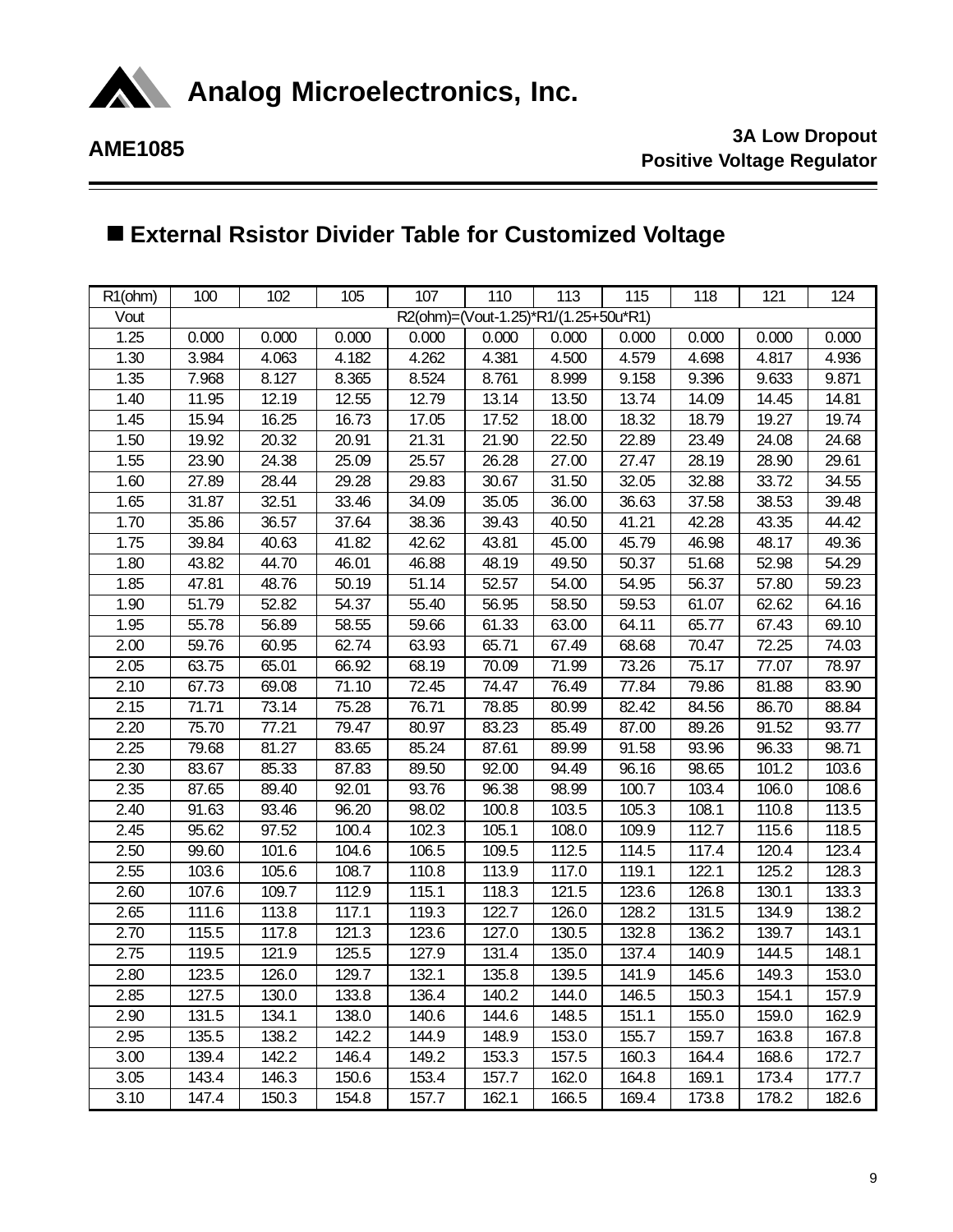

# **External Rsistor Divider Table for Customized Voltage (Cont.)**

| R <sub>1</sub> (ohm) | 100                                  | 102   | 105                 | 107   | 110   | 113   | 115   | 118   | 121   | 124   |
|----------------------|--------------------------------------|-------|---------------------|-------|-------|-------|-------|-------|-------|-------|
| Vout                 | R2(ohm)=(Vout-1.25)*R1/(1.25+50u*R1) |       |                     |       |       |       |       |       |       |       |
| $\overline{3}$ .15   | 151.4                                | 154.4 | 158.9               | 161.9 | 166.5 | 171.0 | 174.0 | 178.5 | 183.0 | 187.5 |
| 3.20                 | 155.4                                | 158.5 | 163.1               | 166.2 | 170.8 | 175.5 | 178.6 | 183.2 | 187.9 | 192.5 |
| 3.25                 | 159.4                                | 162.5 | 167.3               | 170.5 | 175.2 | 180.0 | 183.2 | 187.9 | 192.7 | 197.4 |
| 3.30                 | 163.3                                | 166.6 | 171.5               | 174.7 | 179.6 | 184.5 | 187.7 | 192.6 | 197.5 | 202.4 |
| 3.35                 | 167.3                                | 170.7 | 175.7               | 179.0 | 184.0 | 189.0 | 192.3 | 197.3 | 202.3 | 207.3 |
| 3.40                 | 171.3                                | 174.7 | 179.8               | 183.3 | 188.4 | 193.5 | 196.9 | 202.0 | 207.1 | 212.2 |
| 3.45                 | 175.3                                | 178.8 | 184.0               | 187.5 | 192.8 | 198.0 | 201.5 | 206.7 | 211.9 | 217.2 |
| 3.50                 | 179.3                                | 182.9 | 188.2               | 191.8 | 197.1 | 202.5 | 206.1 | 211.4 | 216.8 | 222.1 |
| 3.55                 | 183.3                                | 186.9 | 192.4               | 196.0 | 201.5 | 207.0 | 210.6 | 216.1 | 221.6 | 227.0 |
| 3.60                 | 187.3                                | 191.0 | 196.6               | 200.3 | 205.9 | 211.5 | 215.2 | 220.8 | 226.4 | 232.0 |
| 3.65                 | 191.2                                | 195.0 | 200.8               | 204.6 | 210.3 | 216.0 | 219.8 | 225.5 | 231.2 | 236.9 |
| 3.70                 | 195.2                                | 199.1 | 204.9               | 208.8 | 214.7 | 220.5 | 224.4 | 230.2 | 236.0 | 241.8 |
| 3.75                 | 199.2                                | 203.2 | 209.1               | 213.1 | 219.0 | 225.0 | 228.9 | 234.9 | 240.8 | 246.8 |
| 3.80                 | 203.2                                | 207.2 | 213.3               | 217.3 | 223.4 | 229.5 | 233.5 | 239.6 | 245.7 | 251.7 |
| 3.85                 | 207.2                                | 211.3 | 217.5               | 221.6 | 227.8 | 234.0 | 238.1 | 244.3 | 250.5 | 256.6 |
| 3.90                 | 211.2                                | 215.4 | 221.7               | 225.9 | 232.2 | 238.5 | 242.7 | 249.0 | 255.3 | 261.6 |
| 3.95                 | 215.1                                | 219.4 | 225.9               | 230.1 | 236.6 | 243.0 | 247.3 | 253.7 | 260.1 | 266.5 |
| 4.00                 | 219.1                                | 223.5 | 230.0               | 234.4 | 240.9 | 247.5 | 251.8 | 258.4 | 264.9 | 271.5 |
| 4.05                 | $\overline{2}23.1$                   | 227.6 | 234.2               | 238.7 | 245.3 | 252.0 | 256.4 | 263.1 | 269.7 | 276.4 |
| 4.10                 | 227.1                                | 231.6 | 238.4               | 242.9 | 249.7 | 256.5 | 261.0 | 267.8 | 274.6 | 281.3 |
| 4.15                 | 231.1                                | 235.7 | $\overline{2}$ 42.6 | 247.2 | 254.1 | 261.0 | 265.6 | 272.5 | 279.4 | 286.3 |
| 4.20                 | 235.1                                | 239.7 | 246.8               | 251.4 | 258.5 | 265.5 | 270.2 | 277.2 | 284.2 | 291.2 |
| 4.25                 | 239.0                                | 243.8 | 250.9               | 255.7 | 262.8 | 270.0 | 274.7 | 281.9 | 289.0 | 296.1 |
| 4.30                 | 243.0                                | 247.9 | 255.1               | 260.0 | 267.2 | 274.5 | 279.3 | 286.6 | 293.8 | 301.1 |
| 4.35                 | 247.0                                | 251.9 | 259.3               | 264.2 | 271.6 | 279.0 | 283.9 | 291.3 | 298.6 | 306.0 |
| 4.40                 | 251.0                                | 256.0 | 263.5               | 268.5 | 276.0 | 283.5 | 288.5 | 296.0 | 303.5 | 310.9 |
| 4.45                 | 255.0                                | 260.1 | 267.7               | 272.8 | 280.4 | 288.0 | 293.1 | 300.7 | 308.3 | 315.9 |
| 4.50                 | 259.0                                | 264.1 | 271.9               | 277.0 | 284.7 | 292.5 | 297.6 | 305.4 | 313.1 | 320.8 |
| 4.55                 | 262.9                                | 268.2 | 276.0               | 281.3 | 289.1 | 297.0 | 302.2 | 310.1 | 317.9 | 325.7 |
| 4.60                 | 266.9                                | 272.2 | 280.2               | 285.5 | 293.5 | 301.5 | 306.8 | 314.8 | 322.7 | 330.7 |
| 4.65                 | 270.9                                | 276.3 | 284.4               | 289.8 | 297.9 | 306.0 | 311.4 | 319.5 | 327.5 | 335.6 |
| 4.70                 | 274.9                                | 280.4 | 288.6               | 294.1 | 302.3 | 310.5 | 315.9 | 324.2 | 332.4 | 340.6 |
| 4.75                 | 278.9                                | 284.4 | 292.8               | 298.3 | 306.7 | 315.0 | 320.5 | 328.8 | 337.2 | 345.5 |
| 4.80                 | 282.9                                | 288.5 | 297.0               | 302.6 | 311.0 | 319.5 | 325.1 | 333.5 | 342.0 | 350.4 |
| 4.85                 | 286.9                                | 292.6 | 301.1               | 306.8 | 315.4 | 324.0 | 329.7 | 338.2 | 346.8 | 355.4 |
| 4.90                 | 290.8                                | 296.6 | 305.3               | 311.1 | 319.8 | 328.5 | 334.3 | 342.9 | 351.6 | 360.3 |
| 4.95                 | 294.8                                | 300.7 | 309.5               | 315.4 | 324.2 | 333.0 | 338.8 | 347.6 | 356.4 | 365.2 |
| 5.00                 | 298.8                                | 304.8 | 313.7               | 319.6 | 328.6 | 337.5 | 343.4 | 352.3 | 361.3 | 370.2 |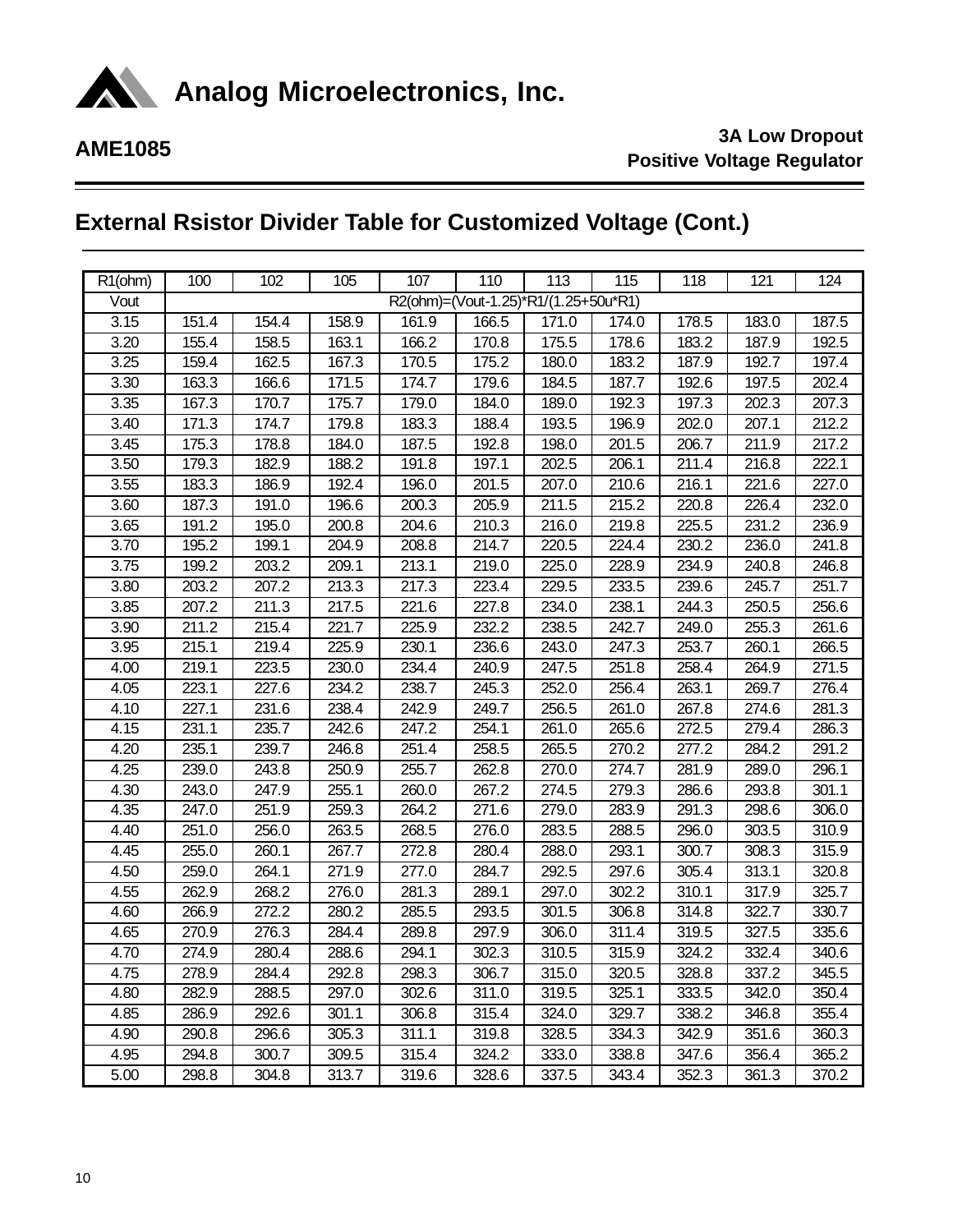

## n **Package Dimension**

**TO-252 (DPAK) -EIAJ**



| <b>SYMBOLS</b> |            | <b>MILLIMETERS</b> | <b>INCHES</b> |            |  |
|----------------|------------|--------------------|---------------|------------|--|
|                | <b>MIN</b> | <b>MAX</b>         | <b>MIN</b>    | <b>MAX</b> |  |
| A              | 0.45       | 0.58               | 0.0177        | 0.023      |  |
| в              | 1.60       | 1.95               | 0.06          | 0.0768     |  |
| C              | 0.51       |                    | 0.02          |            |  |
| D              | 0.45       | 0.60               | 0.0177        | 0.0236     |  |
| E              | 6.40       | 6.80               | 0.252         | 0.2677     |  |
| F              | 5.40       | 5.80               | 0.2126        | 0.2283     |  |
| G              | 2.20       | 2.85               | 0.0866        | 0.1122     |  |
| H              |            | $*2.30$            |               | $*0.0906$  |  |
| T              |            | 0.90               |               | 0.0354     |  |
| J              |            | 0.97               |               | 0.038      |  |
| K              | 5.20       | 5.50               | 0.20          | 0.22       |  |
| L              | 0.89       | 2.03               | 0.035         | 0.08       |  |

\* : Typical value

NOTES :

1. CONTROLLING DIMENSION : MILLIMETERS.

2. MAXIMUM LEAD THICKNESS INCLUDES LEAD FINISH THICKNESS MINIMUM LEAD THICKNESS IS THE MINIMUM THICKNESS OF BASE MATERIAL.

### **TO-252 (DPAK) JDEC**



| <b>SYMBOLS</b> |            | <b>MILLIMETERS</b> | <b>INCHES</b> |            |  |
|----------------|------------|--------------------|---------------|------------|--|
|                | <b>MIN</b> | <b>MAX</b>         | <b>MIN</b>    | <b>MAX</b> |  |
| A              | 0.45       | 0.58               | 0.0177        | 0.023      |  |
| В              | 1.60       | 1.95               | 0.06          | 0.0768     |  |
| C              | 0.51       |                    | 0.02          |            |  |
| D              | 0.45       | 0.60               | 0.0177        | 0.0236     |  |
| E              | 6.40       | 6.80               | 0.252         | 0.2677     |  |
| F              | 5.40       | 5.80               | 0.2126        | 0.2283     |  |
| G              | 2.20       | 2.85               | 0.0866        | 0.1122     |  |
| Н              |            | $*2.30$            |               | $*0.0906$  |  |
| I              |            | 0.90               |               | 0.0354     |  |
| J              |            | 0.97               |               | 0.038      |  |
| K              | 5.20       | 5.50               | 0.20          | 0.22       |  |
| L              | 0.89       | 2.03               | 0.035         | 0.08       |  |

\* : Typical value

NOTES :

1. CONTROLLING DIMENSION : MILLIMETERS.

2. MAXIMUM LEAD THICKNESS INCLUDES LEAD FINISH THICKNESS MINIMUM LEAD THICKNESS IS THE MINIMUM THICKNESS OF BASE MATERIAL.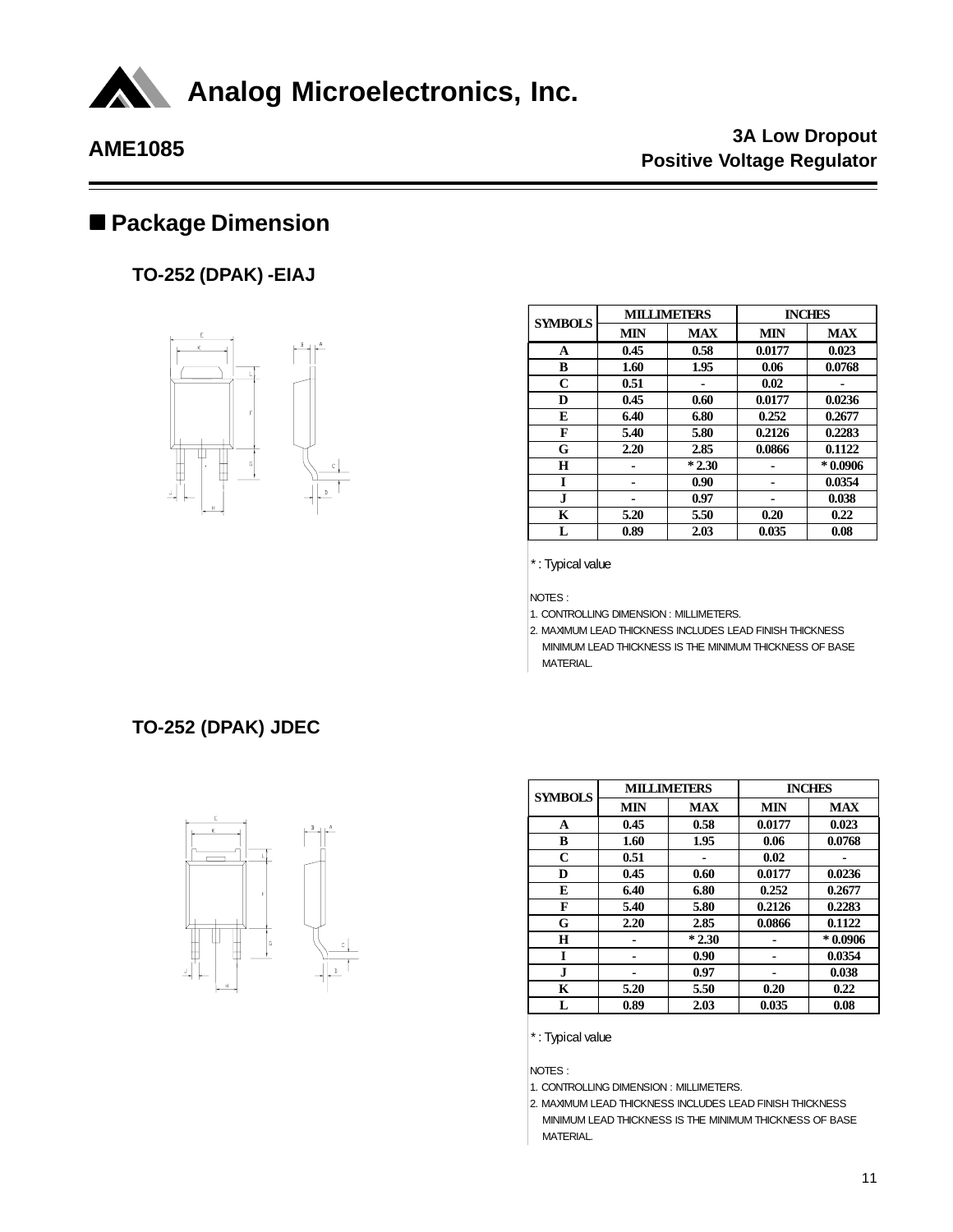

# **Analog Microelectronics, Inc.**

# **AME1085 3A Low Dropout Positive Voltage Regulator**

## n **Package Dimension**

**TO-220**



| <b>SYMBOLS</b> |            | <b>MILLIMETERS</b> | <b>INCHES</b> |            |  |
|----------------|------------|--------------------|---------------|------------|--|
|                | <b>MIN</b> | MAX                | <b>MIN</b>    | <b>MAX</b> |  |
| A              | 4.06       | 4.83               | 0.160         | 0.190      |  |
| b              | 0.63       | 1.02               | 0.025         | 0.040      |  |
| C1             | 0.35       | 0.60               | 0.0138        | 0.0236     |  |
| D              | 14.22      | 14.99              | 0.056         | 0.590      |  |
| E              | 9.66       | 10.54              | 0.385         | 0.415      |  |
| e              |            | 2.79               |               | 0.110      |  |
| e1             | 4.83       | 5.33               | 0.190         | 0.210      |  |
| e3             | 1.14       | 1.40               | 0.045         | 0.055      |  |
| f              | 1.14       | 1.40               | 0.045         | 0.055      |  |
| <b>H1</b>      | 5.94       | 6.55               | 0.234         | 0.258      |  |
| K              | 2.29       | 2.92               | 0.090         | 0.115      |  |
| $\bf CP$       | 3.71       | 3.96               | 0.146         | 0.156      |  |
| Q              | 2.62       | 2.87               | 0.103         | 0.113      |  |
| L              | 12.70      | 14.27              | 0.500         | 0.5618     |  |
| a              | 3D         | 7D                 | 3D            | 7D         |  |
| $b1$           | 1.14       | 1.52               | 0.0449        | 0.06       |  |
| R              |            | 6.17 REF.          | 0.243 REF.    |            |  |

**Notes :**

**1. Dimension C1 apply for tin plate finish.**

**2. For solder dip lead finish dimension C1 should be**

**SYMBOLS MILLIMETERS INCHES**

 **0.015"-0.027" (0.38-0.69)**

### **TO-263-3 (D2PAK)**







**\* : Typical value**

**NOTES :**

**1. CONTROLLING DIMENSION : MILLIMETERS.**

**2MAXIMUM LEAD THICKNESS INCLUDES LEAD FINISH THICKNESS**

 **MINIMUM LEAD THICKNESS IS THE MINIMUM THICKNESS OF BASE MATERIA.**

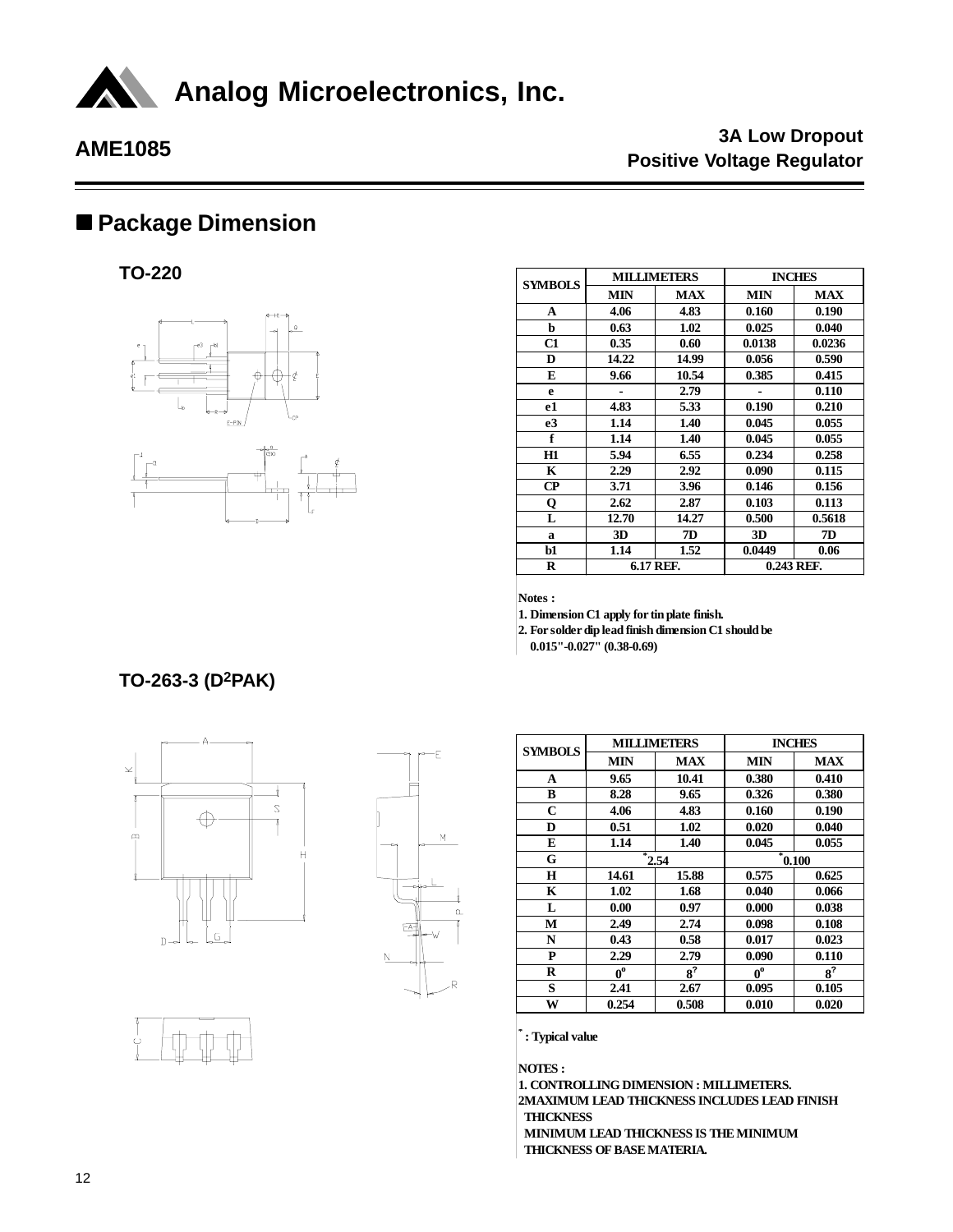

# n **Package Dimension**

**TO-263-2 (D2PAK)**



| <b>SYMBOLS</b> |             | <b>MILLIMETERS</b> |             | <b>INCHES</b> |  |
|----------------|-------------|--------------------|-------------|---------------|--|
|                | MIN         | <b>MAX</b>         | MIN         | <b>MAX</b>    |  |
| A              | 9.65        | 10.41              | 0.380       | 0.410         |  |
| В              | 8.28        | 9.65               | 0.326       | 0.380         |  |
| $\mathbf C$    | 4.06        | 4.83               | 0.160       | 0.190         |  |
| D              | 0.51        | 1.02               | 0.020       | 0.040         |  |
| E              | 1.14        | 1.40               | 0.045       | 0.055         |  |
| G              | 2.54        |                    | 0.100       |               |  |
| н              | 14.61       | 15.88              | 0.575       | 0.625         |  |
| K              | 1.02        | 1.68               | 0.040       | 0.066         |  |
| L              | 0.00        | 0.97               | 0.000       | 0.038         |  |
| М              | 2.49        | 2.74               | 0.098       | 0.108         |  |
| N              | 0.43        | 0.58               | 0.017       | 0.023         |  |
| P              | 2.29        | 2.79               | 0.090       | 0.110         |  |
| R              | $0^{\rm o}$ | $8^2$              | $0^{\rm o}$ | $8^2$         |  |
| S              | 2.41        | 2.67               | 0.095       | 0.105         |  |
| W              | 0.254       | 0.508              | 0.010       | 0.020         |  |

**\* : Typical value**

**NOTES :**

**1. CONTROLLING DIMENSION : MILLIMETERS. 2MAXIMUM LEAD THICKNESS INCLUDES LEAD FINISH THICKNESS MINIMUM LEAD THICKNESS IS THE MINIMUM** 

 **THICKNESS OF BASE MATERIA.**